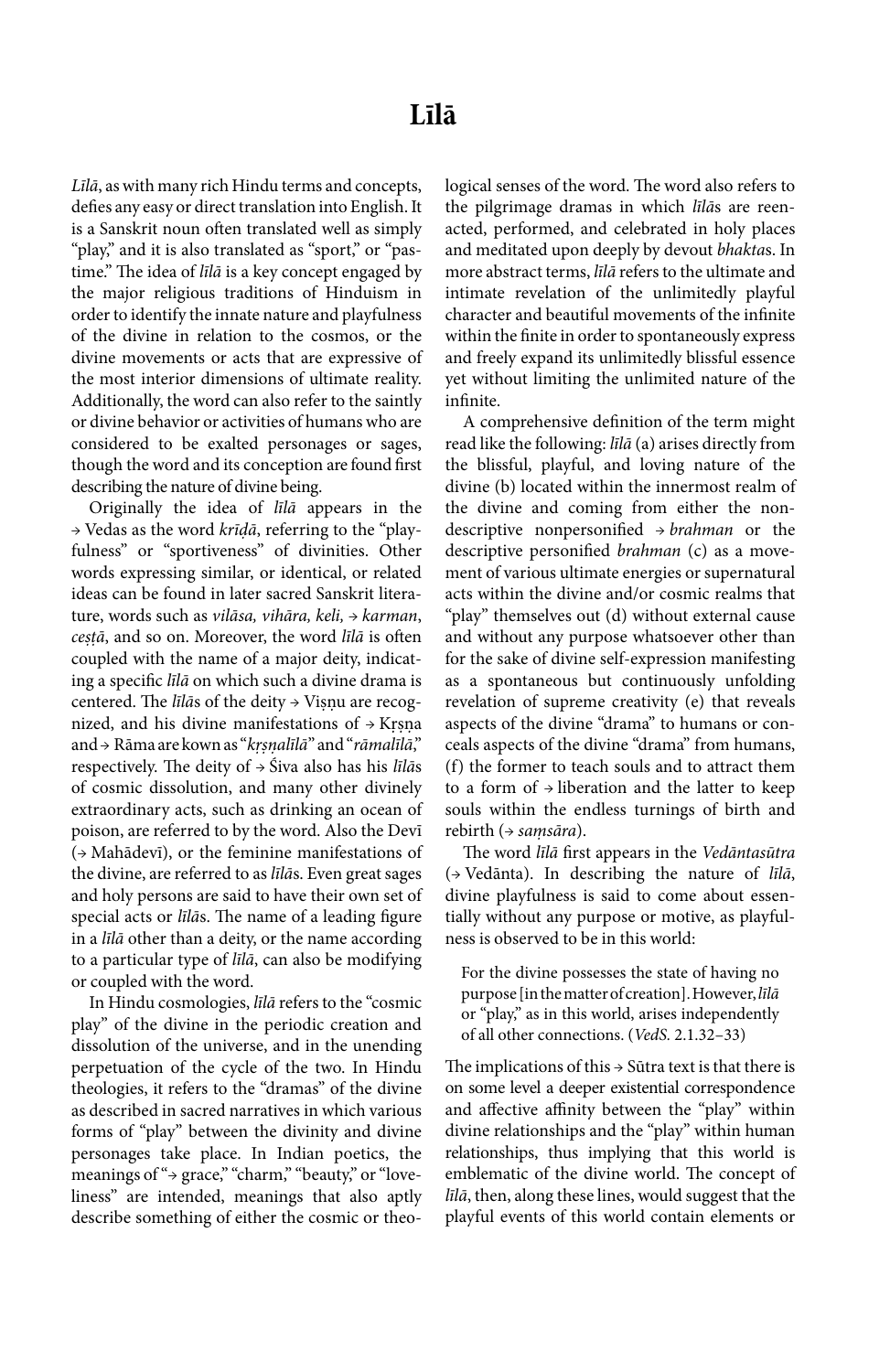characteristics of *līlā* that become meaningful. And further, what is at least tacitly expressed here is that playfulness carries with it a sense of selflessness, in that play itself subsumes the player in the movement and momentum of playfulness, and that play is for its own sake and for the love of playing. While there is fundamentally this selfless or purposeless quality of *līlā*, there is at the same time, as I shall discuss below, a divine purpose or divine desire or intent that is often revealed.

Almost every religious school of thought within Hinduism incorporates a conception of *līlā*. However, there are variations among different philosophical schools or specific theologies in the ways they understand *līlā* as part of the essential nature of the divine. In the Advaita traditions (→ Vedānta) that have a nondualistic vision of the world and ultimate reality, *līlā* is only as real as a mirage. Many conceptions of nondualism, which present *brahman*, the ultimate reality, as nondescriptive and nonpersonal, cannot admit anything to its vision that will ultimately erode a unitive vision of oneness. Thus any function of *līlā*, no matter how much it may be celebrated in such thought, is eventually an ontological falsity.

The essentializing emanationist vision of the descriptive personal *brahman*, which can take the form of specific deities in whom an absolute divine status is recognized, conceives *līlā* as a constituent part of the divine. The descriptive supreme *brahman* manifests as (a) Śiva, often with his divine feminine counterpart of Śakti as → Pārvatī, in both anthropomorphic and non-anthropomorphic presentations; (b) various manifestations of Devī or the Goddess, independently of a supreme masculine divinity, in Śākta traditions; and (c) those traditions centered upon Visnu or Krsna with a highly theistic, intimately personal and descriptive conception of *brahman*, conceives *līlā* as the ultimate revelational display of the divine essence of the godhead. This third highly theistic focus especially has been seen as having efficacious capacities to bring liberation to humans.

For certain Vaisnava traditions, *līlā* becomes essential. The part of Hinduism that appears to dwell and most elaborately focus upon *līlā* in sacred revelational texts, in theological thought, and in the greatest variety of dramatic and artistic expression can be found within the traditions of Vaisnavism. Some scholars have pointed out that it is particularly in Vaisnava literature, and the traditions that are based on them as sacred revelation, that the idea of *līlā* is perhaps most celebrated and developed theologically.

Much of the → *Bhagavadgītā* centers upon the notion of *acting*, both human and divine. Human acts become sacred only when connected to the divine and divine acts. Good and bad actions, or selfish actions that keep humans bound to this world, yogic and sacrificial actions that liberate, are discussed. Divine acts, however, as well as all the "players" within such divine acts, constitute *līlā*. The acts of divinity in *līlā* neither bind or liberate; in the *Bhagavadgītā*, these acts are purely for their own sake, but they are also for sustaining the cosmos, or for descending to this earthly plane to establish *dharma*. Krsna states,

For me, O Pārtha, there is nothing whatsoever to be enacted in the three worlds, Nor is there anything not attained that is to be attained ... even so, I engage in action. (*BhG.* 3.22)

Unlike humans, divinity is not required to act, not forced to act, and there is no necessity to act. There is nothing for the divine to attain, as everything is already contained in and by the divine, thus expressing that these acts are purely for their own sake. Yet, divinity acts to give humans the example of acting:

```
Indeed, if ever I should not 
   engage in action untiringly, 
Human beings everywhere
   would follow my path, O Pārtha. (BhG. 3.23)
```
Thus there is purpose to Krsna's purposeless divine acts. And it is to this world that the divine descends in various → *avatāra* forms:

Indeed, whenever there is a decline of *dharma*, O Bhārata, And an emerging of what opposes *dharma* – at that time I send forth my self. For protection of the virtuous and for destruction of evil acts, For the purpose of establishing *dharma,* I become fully manifest age after age.

(*BhG.* 4.7–8)

Divinity's purpose for descending personally in this world is to establish → *dharma* for protection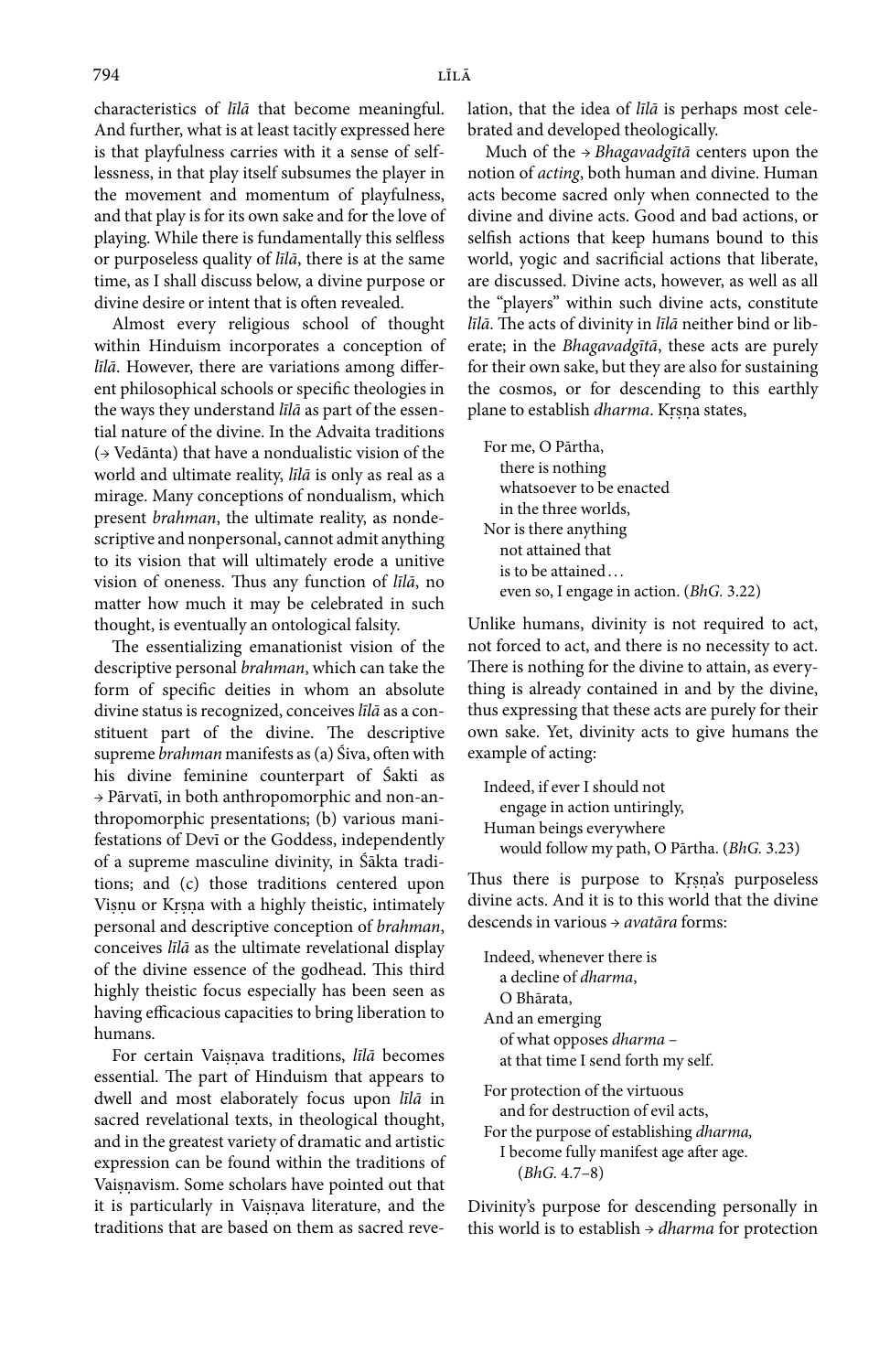and for establishing ethical order. Moreover, the whole cosmos and all beings are dependent on Krsna's actions:

These worlds would perish if I should not perform action, And I would be the cause of chaos . . . I would destroy these procreated beings. (*BhG.* 3.24)

While Krsna is the source of everything, the cosmos, the world, and the realm of the divine, he himself manifests personally in this world that he sustains as the very source of cosmic forces:

As the one without birth, the everpresent self, as the supreme Lord of beings Presiding over my own nature, I become fully manifest by *māyā*, the very power of my self. (*BhG.* 4.6)

I am not revealed to everyone, being concealed by the divine power of *yoga, yogamāyā*. This bewildered world does not recognize me as the unborn and everpresent. (*BhG.* 7.25)

Thus Krsna acts purely without any purpose whatsoever, yet he also acts with various cosmic, protective, ethical, and existential purposes as well. The paradoxical combination of purposeless and purposeful intentions in *līlā* is expressive of complete detachment from all else on the part of the divinity, and also acts out of supreme loving compassion for all beings. But there is yet a third purpose of *līlā* that arises out of the loving nature of the divine, even a divine passion. As has been demonstrated above, → *māyā* both conceals and reveals the divine acts or *līlās* of Krsna. However, in the *Bhāgavatapurānạ* (→ Purānas), in the famed ̣ five-chapter story known as the "divine drama or *līlā* of the *rāsa* dance," or simply *rāsalīlā*, Krsņa himself takes refuge in *yogamāyā*. The following is the first verse of this *līlā*, and the only verse in the whole *Bhāgavatapurāṇa* that expresses Krṣṇa's personal dependence on *yogamāyā*:

Even the beloved Lord, seeing those nights in autumn filled with blooming jasmine flowers, Turned his mind toward love's delights, fully taking refuge in  *yogamāyā*'s illusive powers. (*BhāgP*. 10.29.1)

For later Vaisnava traditions, the Bhāgavatapurāna becomes the sacred text par excellence. A puranic text of many thousands of verses in 12 books and over 335 chapters consisting of many stories about exemplary Krsna bhaktas, it is one story or *līlā* of Krsna specifically with his most devoted beloveds, the cowherd maidens of Vraja, that stands out as the highest of all. The cowherd maidens or *gopī*s are celebrated as the greatest of all *bhakta*s. It is from some key verses of this famous *līlā* that we can learn much about the nature of *līlā*.

The narrator of the *līlā*, the sage Śuka, emphasizes in his explanations how the divinity is complete and possesses all pleasure within, and yet for the purpose of pleasing and delighting the *bhakta*s, divine *līlās* are enacted. There exists a divine paradox: there is on the one hand a divine fullness, an absolute completeness, and on the other hand, a divine yearning and longing, and paradoxically a kind of divine incompleteness: a need to nourish souls. Krsna "is perfectly fulfilled in all desires and pure within himself" (*BhāgP*. 10.33.26). Yet the divine yearns for the love of souls and delights in it: "He, the beloved Lord, knowing all pleasure within himself, delighted in loving them in this divine play (*līlā*)" (*BhāgP*. 10.33.20). Again, this is the paradoxical theme that is emphasized: "He, who himself possesses all pleasure, took pleasure in amorous love, playing like the king of elephants" (*BhāgP*. 10.33.24). The narrator of the *rāsalīlā* explains that Krsna allows himself to submit to love even though he is perfectly fulfilled:

Thus he allowed himself to be subdued by those nights made so brilliant by the rays of the moon . . . He was perfectly fulfilled in all desires and pure within himself; while with that group of maidens so passionately attached to him... (*BhāgP*. 10.33.26)

For the divine, on the one hand, *līlā* expresses the absolute fullness of his own self, and on the other hand, it expresses a divine passion and yearning for those other souls with whom he can share a kind of divine intimacy; both are displayed in *līlā.* The tacit message here is that even as supremely and endlessly full the divine heart may be, it yet passionately longs for the hearts of others, hearts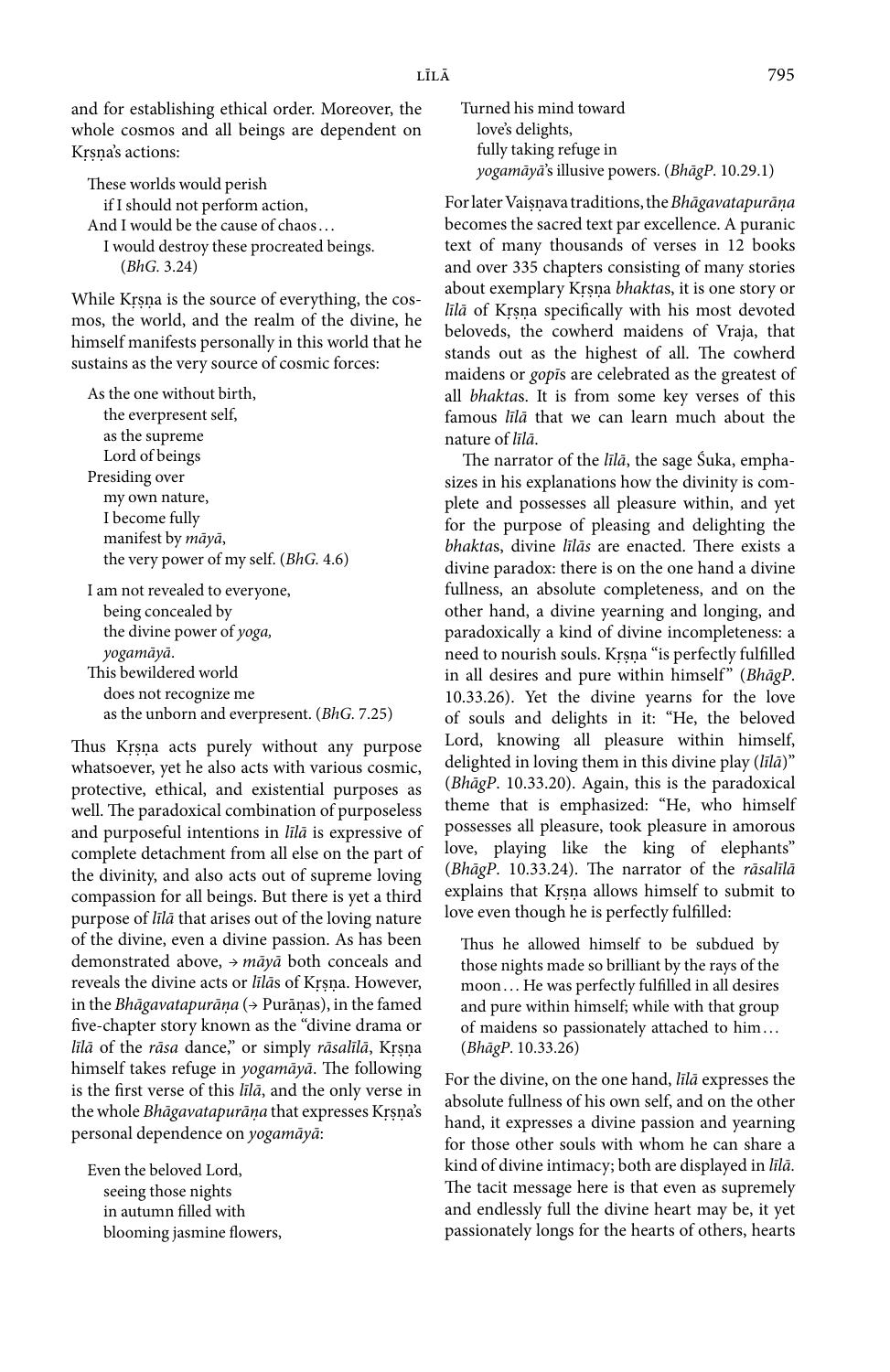that are offered selflessly and completely out of pure love for the divine in *bhakti.* The following verse expresses how Krsna gets swept up into his *līlā* of love with the *gopī*s:

Thus with his hands touching them in embraces, With broad playful smiles and affectionate glances, The Lord of Ramā delighted in loving the fair maidens of Vraja Just as a small child plays with his own reflection. (*BhāgP.* 10.33.17)

Behind the verb "plays" in this translation is the Sanskrit word *vibhrama*, which means "the to-andfro movement." The interplay between the players, Krsna, and the *gopīs*, or the interplay between the force of the playing and the players themselves. The simile used here to describe the nature of this play or *līlā* is that of a child with his reflection, the effortless and absorbing interplay between the object and its reflection, back and forth.

There is an unlimited or unbounded quality of *līlā*, for nothing restricts or limits the divine. It is explained that "the supreme Lord, who accepts various revealed forms according to his own supreme desire, also acts freely" (*BhāgP*. 10.33.35). And the divine, according to the narrator of the *rāsalīlā*, is "indwelling within all embodied beings as the internal witness" (*BhāgP*. 10.33.36). The cowherd women or the *gopī*s themselves, out of awe for Krsna while intensely longing for him, deny his most intimate humanlike manifestation as the "son of a *gop*<sup>7</sup>" in order to recognize Krsna's powerful capacity and role as the witness in the heart of all beings, as the divine protector, and as the descent of the divine in this world:

Clearly you are not the son of a *gopī*; you are the witness Residing in the hearts of all embodied beings. When Vikhanas prayed to you for protection of the universe, O friend, you appeared in the dynasty of the Sātvatas. (*BhāgP*. 10.31.4)

The dual role as both the indwelling Lord within the hearts of living beings along with an outer role is a common theme:

He who dwells within the *gopī*s and within their husbands, indeed, within all embodied beings As the internal witness, also acts in this world

 through his divine dramas, by assuming various forms. (*BhāgP*. 10.33.36)

But the manifestation of *līlā* also becomes an act of grace, and an act of love for the *bhakta*s:

In order to show special favor to his devotees, he reveals his personal human-like form. Upon hearing how he affectionately enacts his divine plays (*krīḍā*s) in this manner, one becomes fully devoted to him. (*BhāgP*. 10.33.37)

Here the hearing of the *līlā* is also emphasized. A *bhakta* becomes "fully devoted" to the divine upon hearing how the Lord shares his acts of love in the *rāsalīlā*. This verse in particular stresses how *līlā* arises out of divine affection and reciprocation with the love coming from his *bhakta.*

The salvific power of *līlā* is extolled in such texts, as has been expressed in verses above. The *Bhagavadgītā* also emphasizes this idea. Just hearing, reciting, and knowing the *līlā*s of the divinity can grant one salvation:

One who thus truly knows the birth and acts of my divine being, Upon relinquishing the body, does not come to another birth... such a person comes to me, O Arjuna. (*BhG.* 4.9)

Here Krsna asserts that knowledge of his "birth and acts" (*janmakarma*) grants souls salvation. Indeed, the contemplation of the divine acts of the Lord, or his *līlā*s, is powerful for the *bhakta.* The last benedictory verse of the *rāsalīlā* chapters promises purification of the heart:

This is the divine play of Visnu with the fair maidens of Vraja. One who is filled with faith, who hears or describes this play, Having regained the highest devotion for the beloved Lord, Has lust, the disease of the heart, quickly removed without delay ... such a person is peaceful and wise. (*BhāgP.* 10.33.40)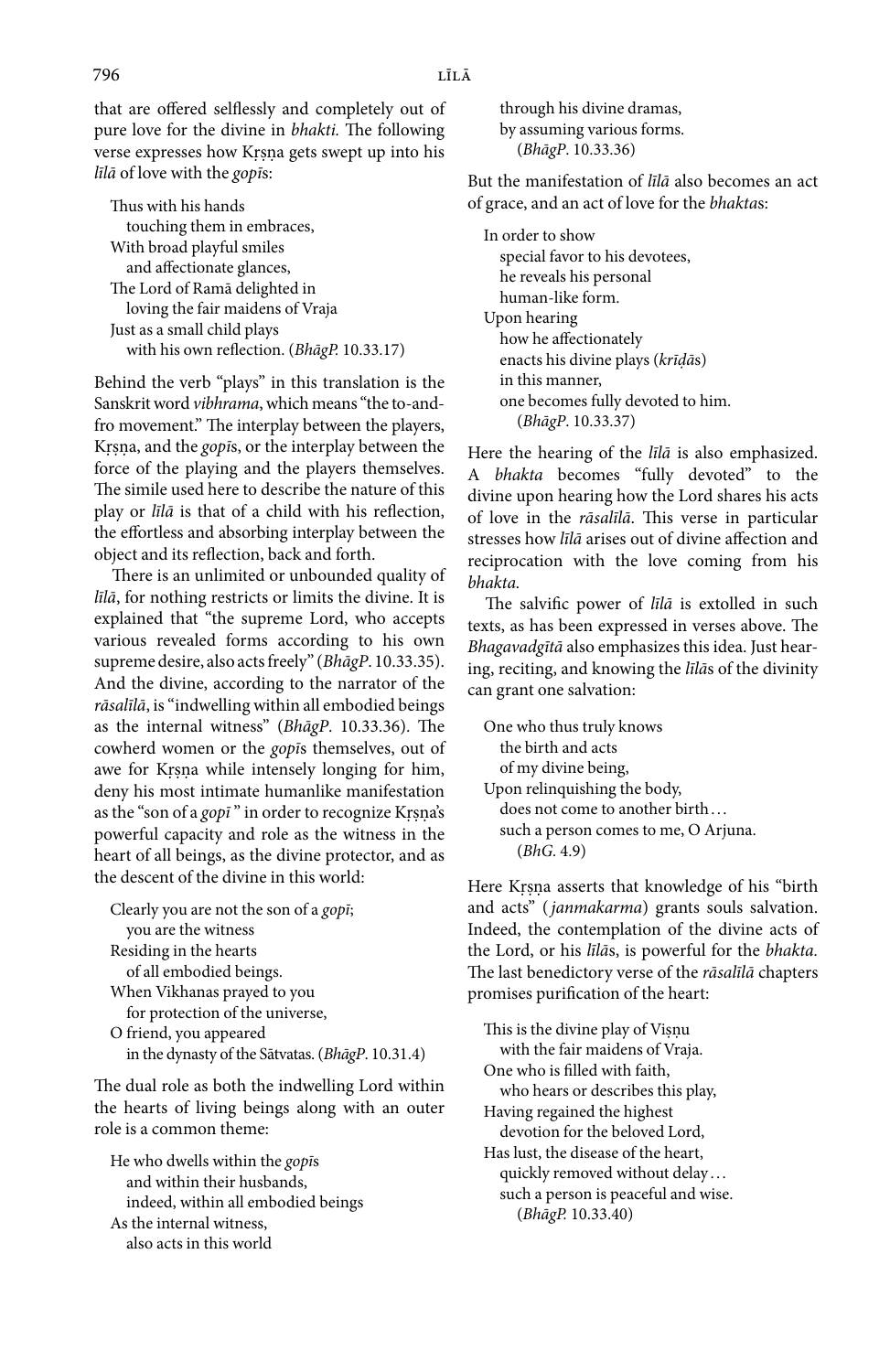In certain Vaisnava practices, known as *līlāsmarana* ("remembrance of Krsna's *līlās*"), the *bhakta* meditates deeply on certain *līlā*s to which he or she is especially attracted in order to enter into a yogic-like state by which one enters into these particular eternal acts of the divinity. D. Haberman asserts that it is the  $\rightarrow$  Caitanya school or  $\rightarrow$  Gaudīya Vaisnavas who developed this practice of *līlāsmarana. ̣* D. Haberman's description of *līlāsmaranạ* is as follows:

*Smarana*, specifically for the Gaudīya Vaisnavas, is a meditative technique of visualizing in the mind of the *līlā* of Krsna and his retinue of intimate companions in the enchanting land of Vraja. This technique is there usually referred to as *līlāsmarana*. The practice involved visualizing a particular dramatic scene of Vraja in great detail, establishing its setting (*deśa*), time (*kāla*), and characters (*pātra*). *Mantra*s are employed to assist the visualization. The practitioners memorize the descriptions of the various *līlā*s in an impressively elaborate manner, using maps and diagrams to locate the more important *līlā* activities. The mind is to be withdrawn from the ordinary world and completely concentrated on and absorbed in the *līlā* of Vraja. When this process is perfected, the cosmic drama appears directly before the eyes of the practitioner, granting visual access to the world of ultimate meaning. (Haberman, 1988, 126)

The basis for this *līlāsmarana*, as described above, is found in the behavior of the *gopī*s themselves. When feeling themselves apart from Krsna, after Krsna suddenly disappeared from them, the longing for his presence became so intense that they began to imitate and enact Krsna's *līlās*. Through such concentration on the *līlās* or divine acts of Krsna, the *gopis* felt as though they were one with Krsna and fully absorbed in meditation on him:

Their minds were filled with thoughts of him; they spoke about him constantly; their movements were no longer their own for they were fully absorbed in him. While praising his qualities in song they forgot their homes; indeed, they even forgot themselves. (*BhāgP*. 10.30.43)

This absorption experienced by the *gopī*s when they act out and imitate the *līlās* of Krsna understandably also become the basis of the pilgrimage dramas, known as *rāslīlā.* This slightly truncated form of the *Bhāgavatapurānạ* passage, as *rāsalīlā*, denotes the performances of many of Krsna's *līlās* as related in the *Bhāgavatapurānạ* , and not just the story of the *rāsa* dance or *līlā* itself, though the latter plays a special role in these performances:

A rāslīlā is not a re-enactment of the rās alone. The performance of this dance is always its first element, of central importance because it is a ritual celebration of Krsna's most gracious deed, meaningful to devotees however often it may be seen; but the presentation continues, dramatizing an important supplementary tale as well. Thus, every rāslīlā consists of an initial dance followed by a one-act play based on any one of the multitude of Krsna's *līlās*. The entire performance receives its name from its prior element, the rās, its most sacred component and its recurrent feature. (Hein, 1972, 129)

As essentially a dramatic manifestation of the interior dimensions of divine intimacy within this world or the spiritual world, or expressed in pilgrimage dramas on the earthly plane, or as an essential dimension of Hindu theology or cosmology or Vedānta philosophy, *līlā* expresses something vital about the spirit of humanity and divinity: the concept of *līlā* in Hindu traditions bespeaks the playful, beautiful, and heartful nature of true personhood, or → *purusạ* , either as souls liberated from or bound to this world, or as the ultimate person *purusottama*. The supreme whole manifests itself within a portion of itself, either as the divine world or this physical world, in order to "play" a part on a stage, with other special souls, that originates in and is sustained by the divine. On this stage, the innermost playful, joyful, and beautiful nature of the supreme whole is displayed and made possible by the positive function of *māyā*, according to theistic Hindu traditions. In *līlā*, the divine forgets its power and greatness as sustainer of all the universes,and souls forget their finitude and limited existence as they play their parts in the divine *līlā*, and both the divinity and souls lose themselves utterly in the intimate, joyful, and blissful movements of the play. However the conception of *līlā* is understood, the devout Hindu delights in the vision projected in *līlā*.